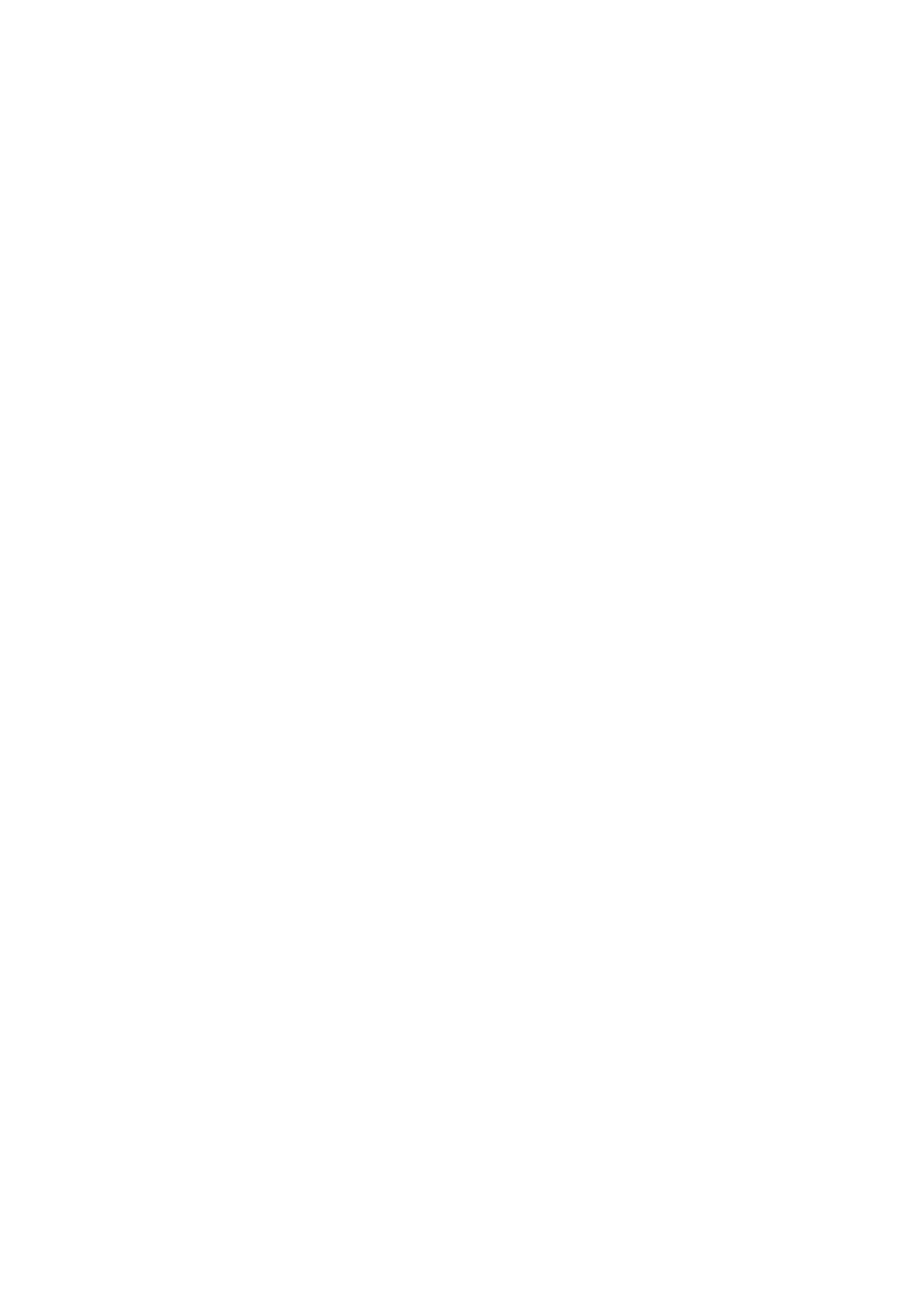# Partially observable systems and quotient entropy via graphs

Leonhard Horstmeyer<sup>∗†1</sup> and Sharwin Rezagholi<sup>‡2</sup>

<sup>1</sup>Complexity Science Hub Vienna, Austria <sup>2</sup>Max Planck Institute for Mathematics in the Sciences, Leipzig, Germany

September 2019

#### Abstract

We consider the category of partially observable dynamical systems, to which the entropy theory of dynamical systems extends functorially as quotienttopological entropy. We discuss the structure that emerges. We show how quotient entropy can be explicitly computed by symbolic coding. To do so, we make use of the relationship between the category of dynamical systems and the category of graphs, a connection mediated by Markov partitions and topological Markov chains.

Mathematics subject classification: 37B10 Symbolic dynamics, 37B40 Topological entropy, 37C15 Topological equivalence, conjugacy, invariants, 54H20 Topological dynamics.

# 1 Introduction

Often a dynamical system may only be partially observed. The most important invariant of dynamical systems, topological entropy, can be extended to partially observable dynamical systems as quotient-topological entropy, which quantifies the complexity reduction due to partial observability. Just as topological entropy, quotient-topological entropy is hard to compute explicitly. For topological Markov

<sup>∗</sup>Correspondence: horstmeyer [at] csh.ac.at

<sup>†</sup>LH has been supported by the Austrian Science Fund (FWF) via the grant P29252.

<sup>‡</sup>Correspondence: sharwin.rezagholi [at] mis.mpg.de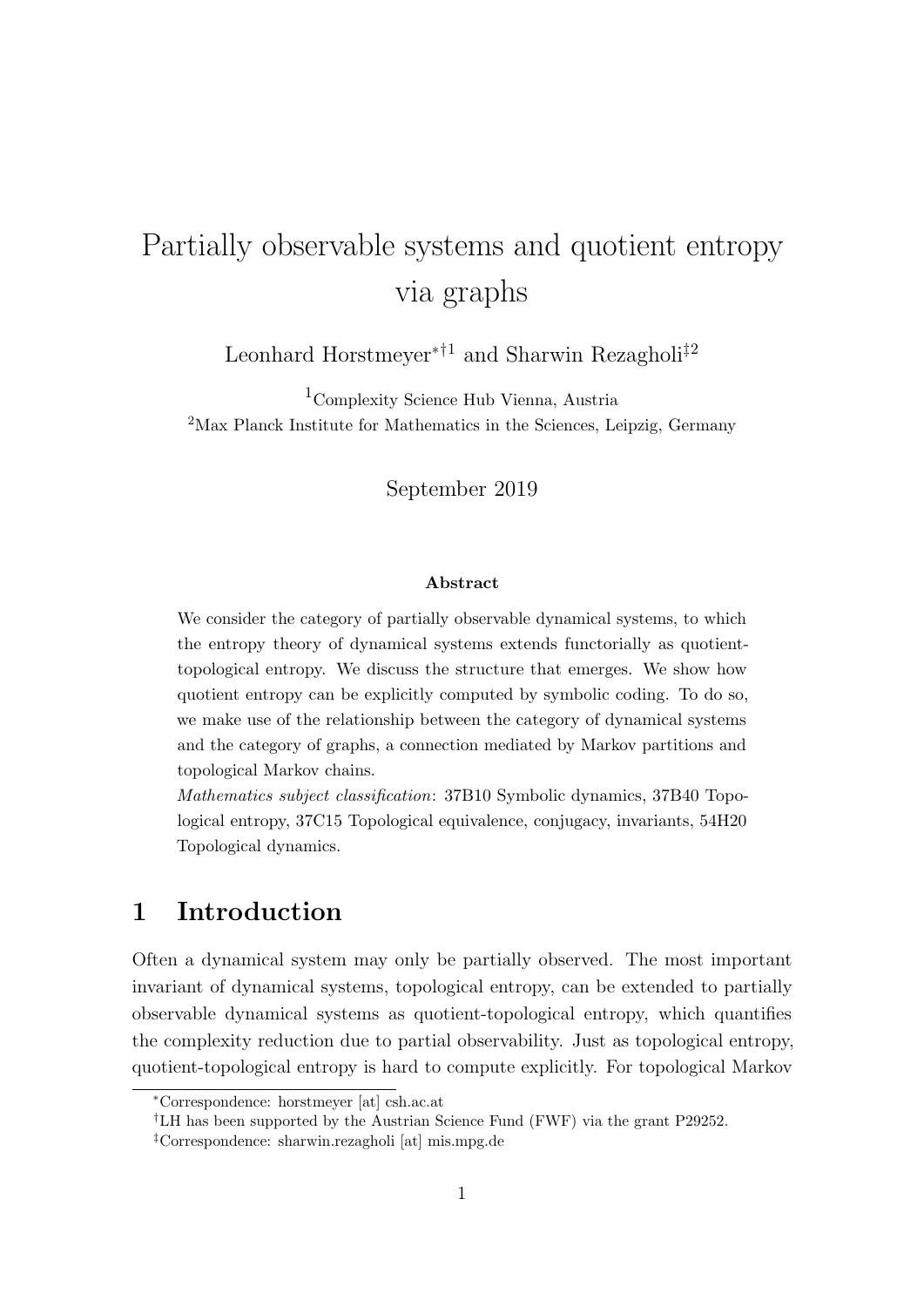chains, and in turn certain partially observable dynamical systems with Markov partitions, we provide a scheme to calculate quotient-topological entropy. This scheme is the computation of the entropy of a topological Markov chain whose entropy is equal to the respective quotient-entropy. These chains are generated by images of the graphs that generate the symbolic representations of the base systems.

### 2 Dynamical systems and partial observability

The basic mathematical entities of this chapter are from the category CHausSur of compact Hausdorff topological spaces and continuous surjective maps. A dynamical system will be a tuple  $(X, f)$  where X is a topological space with a compact Hausdorff topology and  $f: X \to X$  is a continuous surjection. It generates the continuous monoid action  $X \times \mathbb{N}_0 \to X$  given by  $(x, t) \mapsto f^t(x)$ . These are the objects of the category Sys. A morphism  $m:(X, f) \to (Y, g)$  is a continuous surjection  $m: X \to Y$ such that the following diagram commutes.

$$
\begin{array}{ccc}\nX & \xrightarrow{f} & X \\
\downarrow{m} & & \downarrow{m} \\
Y & \xrightarrow{g} & Y\n\end{array}
$$

We define the category PSys of partially observable systems. The objects of **PSys** are triples  $(X, f, q_X)$  where  $(X, f)$  is a dynamical system and  $q: X \to \tilde{X}$  is a continuous surjection. A morphism from  $(X, f, q_X)$  to  $(Y, g, q_Y)$  is a tuple  $(m, n)$ , where  $m: X \to Y$  and  $n: \tilde{X} \to \tilde{Y}$  are continuous surjections, such that the following diagram commutes.

$$
\begin{array}{ccc}\nX & \xrightarrow{f} & X & \xrightarrow{q_X} & \tilde{X} \\
\downarrow m & & \downarrow m & & \downarrow n \\
Y & \xrightarrow{g} & Y & \xrightarrow{q_Y} & \tilde{Y}\n\end{array}
$$

**Remark 1.** There is a forgetful functor  $F : Sys \to \mathsf{CHausSur}$  given by the assignments  $(X, f) \mapsto X$  and  $m \mapsto m$  on morphisms. The functor F forgets the dynamics.

f

$$
\begin{array}{ccc}\nX & \xrightarrow{f} & X & X \\
\downarrow{m} & \downarrow{m} & \xrightarrow{F} & \downarrow{m} \\
Y & \xrightarrow{g} & Y & Y\n\end{array}
$$

The pair of functors  $(F, id_{\text{CHausSur}})$  generates the comma category  $F_{\text{Id}}$ . Its objects are triples of the form  $((X, f), \tilde{X}, q_X)$  where  $(X, f)$  is a dynamical system,  $\tilde{X}$  is a compact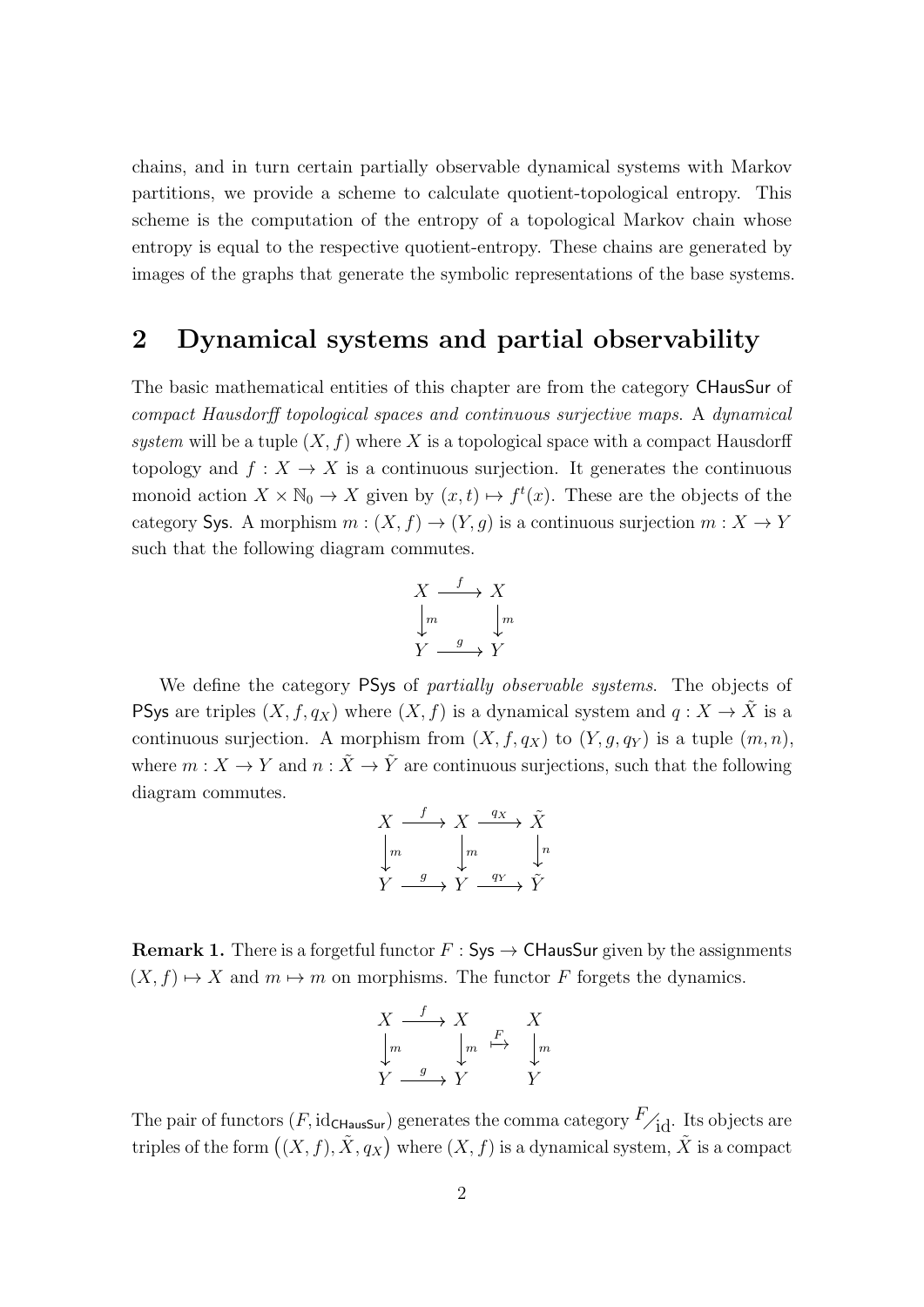Hausdorff space, and  $q_X : X \to \tilde{X}$  is a continuous surjection. A morphism between  $((X, f), \tilde{X}, q_X)$  and  $((Y, g), \tilde{Y}, q_Y)$  is a tuple  $(m, n)$ , where  $m : (X, f) \to (Y, g)$  is a morphism in Sys and  $n : \tilde{X} \to \tilde{Y}$  is a morphism in CHausSur. We obtain the category PSys by switching to compact notation.

There is a forgetful functor  $U : \mathsf{PSys} \to \mathsf{Sys}$  which forgets the partial observability. On objects we have  $(X, f, q) \mapsto (X, f)$  and on morphisms we have  $(m, n) \mapsto m$ . There is a functorial embedding  $E : \mathsf{Sys} \hookrightarrow \mathsf{PSys}$  where on objects we have  $(X, f) \mapsto$  $(X, f, id)$ , and on morphisms we have  $m \mapsto (m, m)$ .

The partially observable systems  $(X, f, q)$  where  $q: X \to \tilde{X}$  is a morphism of Sys admit the projection  $(X, f, q) \mapsto (\tilde{X}, \tilde{f})$ . The archetypes of systems which admit these projections are the product systems.

**Remark 2.** We have an adjunction  $U \vdash E$  where  $U \circ E = id_{S_{VS}}$ . This exhibits Sys as a coreflective subcategory of PSys.

### 3 Entropy and quotient entropy

Given a sequence of positive numbers  $\{x_t\}$ , we denote its exponential growth rate by

$$
\mathsf{GR}_t(x_t) \coloneqq \limsup_{t \to \infty} \frac{1}{t} \ln(x_t).
$$

This growth rate is zero, if the sequence grows subexponentially, and infinite, if the sequence grows superexponentially.

The chief numerical invariant of a dynamical system  $(X, f)$  is its topological entropy [\[AKM65\]](#page-15-0), the quantity

$$
h(X, f) := \sup \left\{ \operatorname{GR}_n \left( \# \bigvee_{i=0}^n f^{-i} \mathcal{U} \right) \middle| \mathcal{U} \text{ is open cover of } X \right\}
$$

where  $\mathcal{A} \vee \mathcal{B} = \{A \cap B\}_{A \in \mathcal{A}, B \in \mathcal{B}}$  and  $\#\mathcal{C}$  denotes the minimal cardinality of a finite subcover of the open cover  $\mathcal{C}$ .

A well-known property of entropy is that it is functorial: If there is a diagram  $(X, f) \to (Y, g)$ , then  $h(X, f) \ge h(Y, g)$ . The assignment Ent : Sys  $\to ([0, \infty], \geq)$ that assigns  $(X, f) \mapsto h(X, f)$  on objects is a functor. (We consider the ordered set  $([0, \infty], >)$  as a thin category in the usual way.)

We want to quantify the loss of complexity due to partial observability. The quantity that we use for this purpose is quotient-topological entropy. We define the quotient-topological entropy of the partially observable system  $(X, f, q)$  as

 $\tilde{h}(X, f, q)$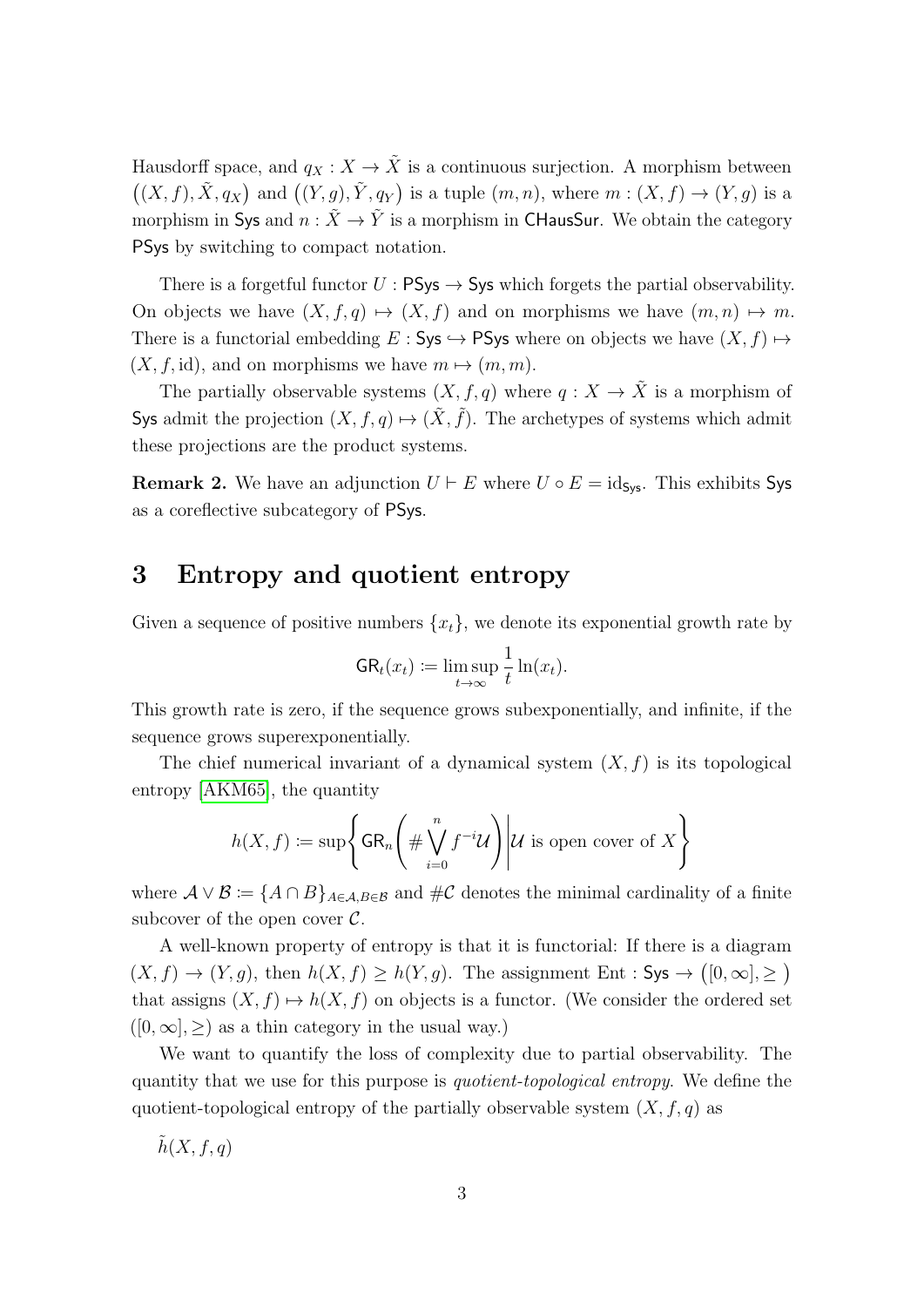$$
:= \sup \left\{ \operatorname{GR}_t \left( \# \bigvee_{i=0}^n f^{-i} \mathcal{U} \right) \middle| \mathcal{U} \text{ is open cover of } X \text{ in the } q\text{-induced topology} \right\}
$$
  
= 
$$
\sup \left\{ \operatorname{GR}_t \left( \# \bigvee_{i=0}^n f^{-i}(q^{-1} \mathcal{U}) \right) \middle| \mathcal{U} \text{ is open cover of } X \right\},
$$

That the quotient-topological entropy is a well-defined number in  $[0,\infty]$ , follows from the same arguments used for topological entropy [\[AKM65\]](#page-15-0).

**Remark 3.** If  $X$  is a metric space, the quotient-entropy may be computed by taking a limit along covers by quotient-metric balls of vanishing diameter. In fact, Bowen's construction [\[Bow71\]](#page-15-1) may be applied to the quotient metric.

<span id="page-5-3"></span>**Proposition 4.** The assignment qEnt :  $PSys \rightarrow ([0, \infty], \geq)$  where  $qEnt(X, f, q) =$  $h(X, f, q)$  on objects is a functor.

*Proof.* Let  $(X, f, q_X) \rightarrow (Y, q, q_Y)$ . The following diagram commutes.

$$
\begin{array}{ccc}\nX & \xrightarrow{f} & X & \xrightarrow{q_X} & \tilde{X} \\
\downarrow m & & \downarrow m & & \downarrow n \\
Y & \xrightarrow{g} & Y & \xrightarrow{q_Y} & \tilde{Y}\n\end{array}
$$

Open covers of X in the topology induced by  $q_X$  are equivalently open covers of  $\tilde{X}$ . Open covers of Y in the topology induced by  $q_Y$  are equivalently open covers of Y. Let U be such an open cover of Y. The assignment  $\mathcal{U} \mapsto \{m^{-1}(U)\}_{U \in \mathcal{U}}$  yields an open cover of X. This assignment respects the fibers of  $n$ .  $\Box$ 

The following statements show that the observable complexity is at most equal to the complexity of the base system (Proposition [5\)](#page-5-0), and that, whenever two quotient maps are ordered with respect to their resolution, the respective quotient entropies behave monotonically (Proposition [6\)](#page-5-1). They both follow from the observation that the cardinality of a minimal subcover is monotone on open covers.

<span id="page-5-0"></span>**Proposition 5.** Let  $(X, f, q)$  be a partially observable system. Then  $\tilde{h}(X, f, q_X) \leq$  $h(X, f)$ .

<span id="page-5-1"></span>**Proposition 6** (Quotient entropy is antitone). Consider the system  $(X, f)$ . Let  $q_0 : X \to Y_0$  and  $q_1 : X \to Y_1$  be quotient maps such that  $\ker(q_0) \sqsubseteq \ker(q_1)$ . Then  $\tilde{h}(X, f, q_0) \geq \tilde{h}(X, f, q_1).$ 

<span id="page-5-2"></span>If the quotient map is a morphism, the quotient-entropy of the partially observable system equals the entropy of the target.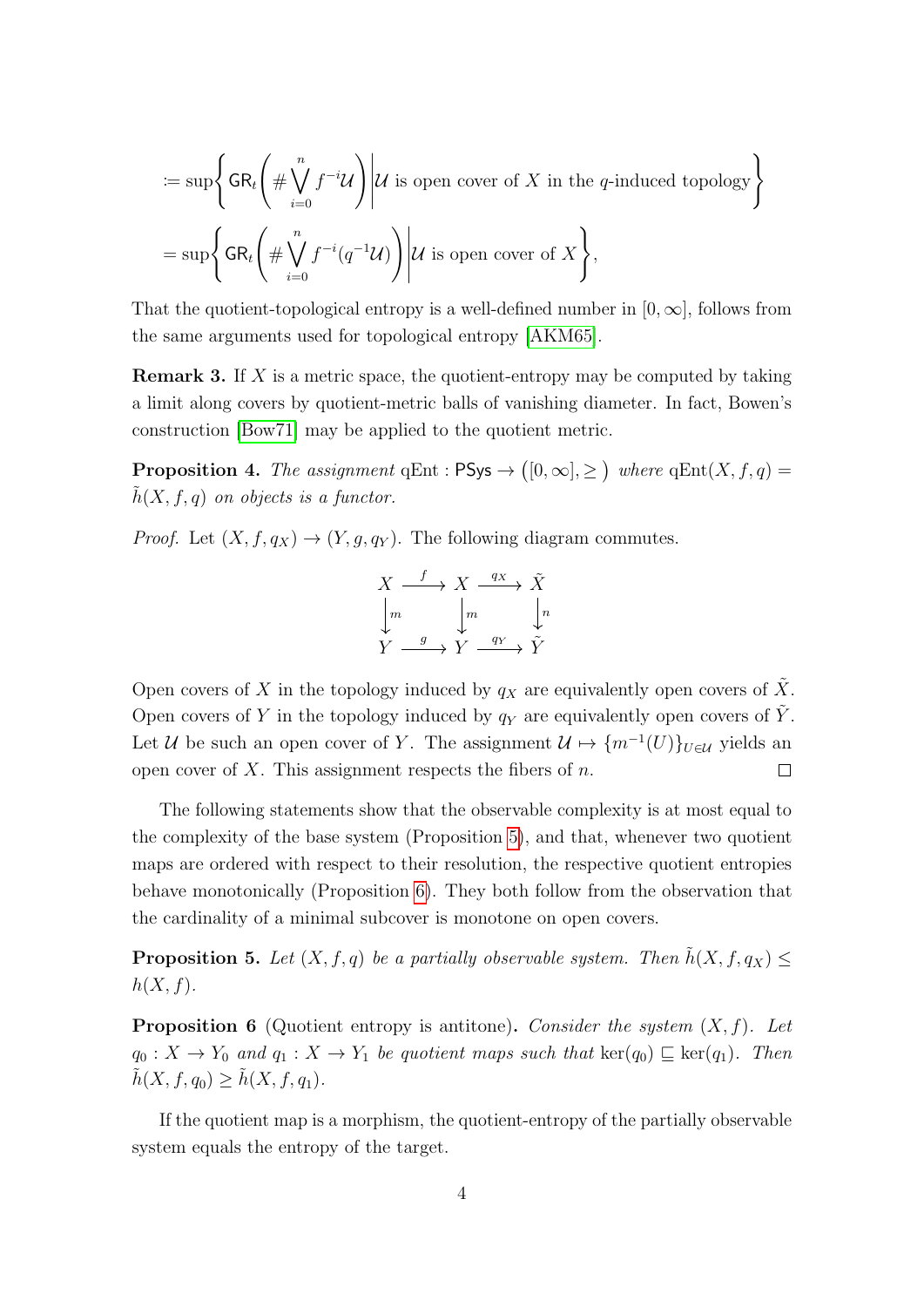**Proposition 7.** Consider  $(X, f, q_X)$  where  $(X, f) \stackrel{q_X}{\longrightarrow} (\tilde{X}, g)$ . Then  $h(\tilde{X}, g) = \tilde{h}(X, f, q_X).$ 

*Proof.* Since the quotient map  $q_X$  is a continuous map between compact Hausdorff spaces, ker(qx)  $\approx \tilde{X}$ . It remains to note that the action by g on  $\tilde{X}$  is isomorphic to the action by f on fibers of  $q_X$ .  $\Box$ 

Remark 8. In the light of Proposition [7](#page-5-2) and Proposition [6,](#page-5-1) one may use the quantity  $h - \tilde{h}$  as a closure indicator. If the quotient map is an isomorphism, this quantity vanishes. Of course the reverse implication does not hold.

The basic properties of entropy, additivity on products and multiplicativity under iteration, are shared by quotient entropy.

Proposition 9. The following two statements hold.

- (i) Let  $m \in \mathbb{N}$ . The m-step partially observable system  $(X, f^m, q_X)$  fulfills  $\tilde{h}(X, f^m, q_X) = m \cdot \tilde{h}(X, f, q_X).$
- (ii) Let  $(X, f, q_X)$  and  $(Y, q, q_Y)$  be partially observable systems. Then  $\tilde{h}(X \times Y, f \times q, q_X \times q_Y) = \tilde{h}(X, f, q_X) + \tilde{h}(Y, q, q_Y)$ .

Sketch of proof. The proof makes use of basic properties [\[AKM65\]](#page-15-0). We sketch it for completeness.

 $(i)$ : For any open cover of X, we have

$$
GR_n\left(\#\bigvee_{i=0}^n (f^m)^{-i}\mathcal{U}\right) = GR_n\left(\#\bigvee_{i=0}^n f^{-mi}\mathcal{U}\right) = \limsup_{n\to\infty} \frac{1}{n} \ln\left(\#\bigvee_{i=0}^n f^{-mi}\mathcal{U}\right)
$$

$$
= m \cdot \limsup_{n\to\infty} \frac{1}{nm} \ln\left(\#\bigvee_{i=0}^n f^{-im}\mathcal{U}\right)
$$

$$
= m \cdot \limsup_{t\to\infty} \frac{1}{t} \ln\left(\#\bigvee_{i=0}^t f^{-t}\mathcal{U}\right)
$$

$$
= m \cdot GR_t\left(\#\bigvee_{i=0}^t f^{-t}\mathcal{U}\right).
$$

(ii): An open cover in the product topology of  $X \times Y$  yields open covers of X and Y by projection. Also every open cover of  $X \times Y$  arises as a product of open covers of X and Y. The same reasoning applies to minimal subcovers. Let  $\mathcal U$  be a minimal cover of X and let V be a minimal cover of Y. Then  $\mathcal{U} \times \mathcal{V}$  is a minimal cover of  $X \times Y$ and  $|\mathcal{U} \times \mathcal{V}| = |\mathcal{U}| \cdot |\mathcal{V}|$ . We conclude that  $\ln (|\mathcal{U} \times \mathcal{V}|) = \ln (|\mathcal{U}|) + \ln (|\mathcal{V}|)$ .  $\Box$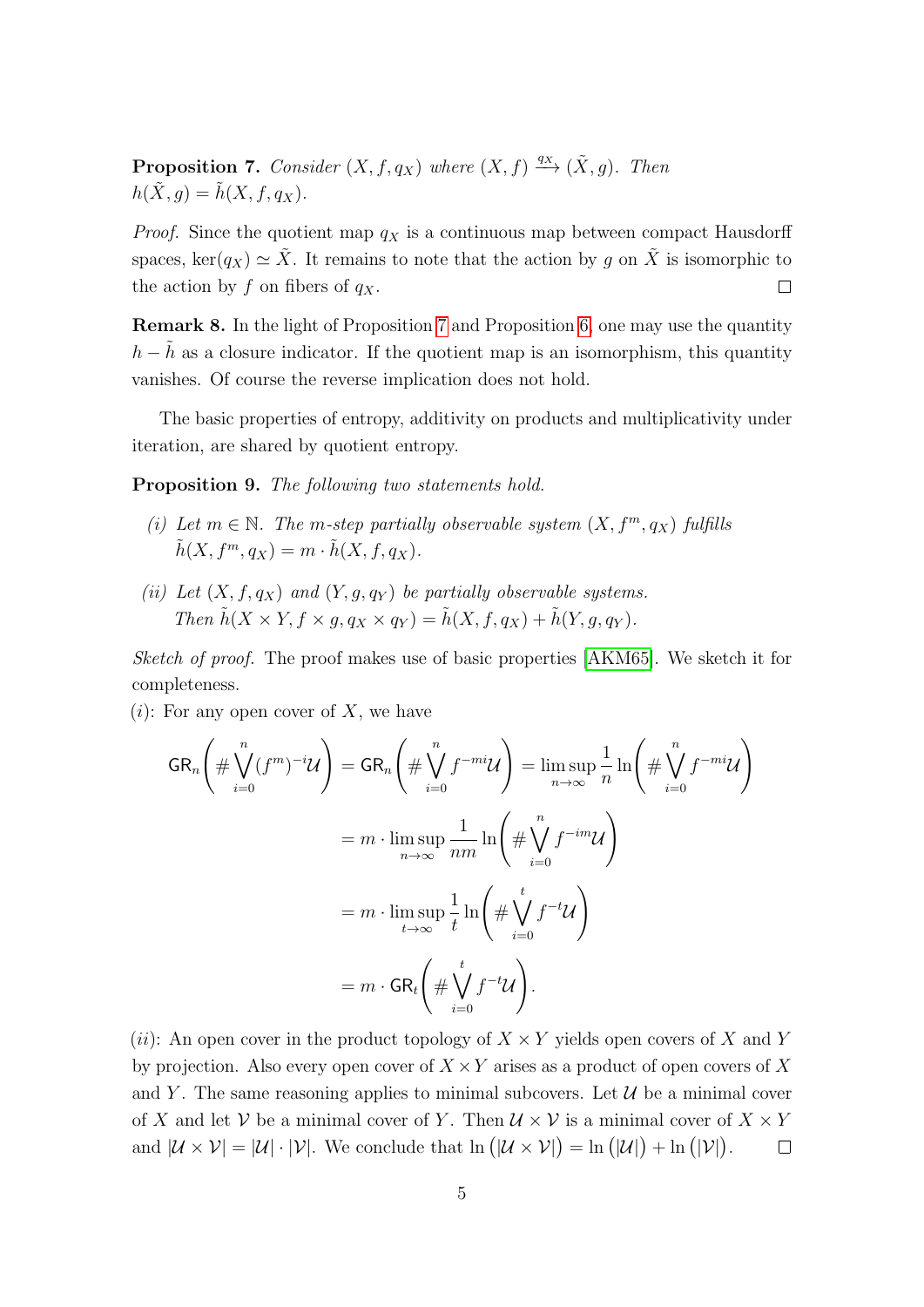#### 4 Symbolic dynamics and the category of graphs

Definition 10 (The category DiGraph). The objects are finite square matrices with entries in  ${0, 1}$ . We identify matrices under the equivalence relation where  $A \sim B$  if and only if there exists a permutation matrix P such that  $P^{-1}AP = B$ . A morphism  $A \stackrel{f}{\rightarrow} B$ , where A in  $n \times n$  and B is  $m \times m$ , is a surjection  $f: \{1, ..., n\} \rightarrow \{1, ..., m\}$ such that  $A_{ij} = 1$  implies  $B_{f(i)f(j)} = 1$ .

Note that our graph morphisms do not include the proper graph embeddings. We recall the construction of symbolic dynamical systems. Given a finite set  $\{1, ..., l\}$ equipped with the discrete topology, we consider the shift space  $\{1, ..., l\}^{\mathbb{Z}}$  with the product topology. The map  $\sigma: \{1, ..., l\}^{\mathbb{Z}} \to \{1, ..., l\}^{\mathbb{Z}}$  defined by  $\sigma(s)_{t} = s_{t+1}$  is a homeomorphism. A subshift is a closed  $\sigma$ -invariant subset  $S \subseteq \{1, ..., l\}^{\mathbb{Z}}$ . A special class of symbolic dynamical systems is given by the topological Markov chains.

**Definition 11** (Topological Markov chain). Let  $G$  be a finite directed graph with vertex set  $\{1, ..., l\}$ . The subset  $S_G \coloneqq \{s \in \{1, ..., l\}^{\mathbb{Z}} | G_{s_t, s_{t+1}} = 1 \text{ for all } t \in \mathbb{Z}\} \subseteq$  $\{1, ..., l\}^{\mathbb{Z}}$  is closed and  $\sigma$ -invariant. The system  $(S_G, \sigma)$  is the topological Markov chain induced by G.

It is well-known [\[Par64\]](#page-16-0), that  $h(S_G, \sigma) = \ln(\lambda_G^{\max})$ , the natural logarithm of the spectral radius of the graph  $G$ . In the theory of dynamical systems, subshifts provide a link between continuous-topological approaches and discrete-algebraic ones. We recall the characterization of morphisms between subshifts.

**Theorem 12** (Curtis, Lyndon, and Hedlund [\[Hed69\]](#page-16-1)). Let  $S \subseteq \{1, ..., s\}^{\mathbb{Z}}$  and  $T \subseteq \{1, ..., b\}^{\mathbb{Z}}$  be subshifts. Then the following two statements are equivalent.

- (a) The map  $C : S \to T$  is continuous and  $\sigma$ -equivariant.
- (b) The map  $C : S \rightarrow T$  is a sliding block code: There exists  $m \in \mathbb{N}$  and a local defining map  $c: \{1, ..., a\}^{\{-m,...,m\}} \rightarrow \{1, ..., b\}$  such that  $C(w)_t =$  $c({w_{t-m},...,w_{t+m}}).$

The Curtis-Lyndon-Hedlund theorem implies that the image of a topological Markov chain under a cellular automaton is a subshift, but not necessarily a topological Markov chain, as the following example shows.

Example 13. Consider the subshift with the following Markov graph.

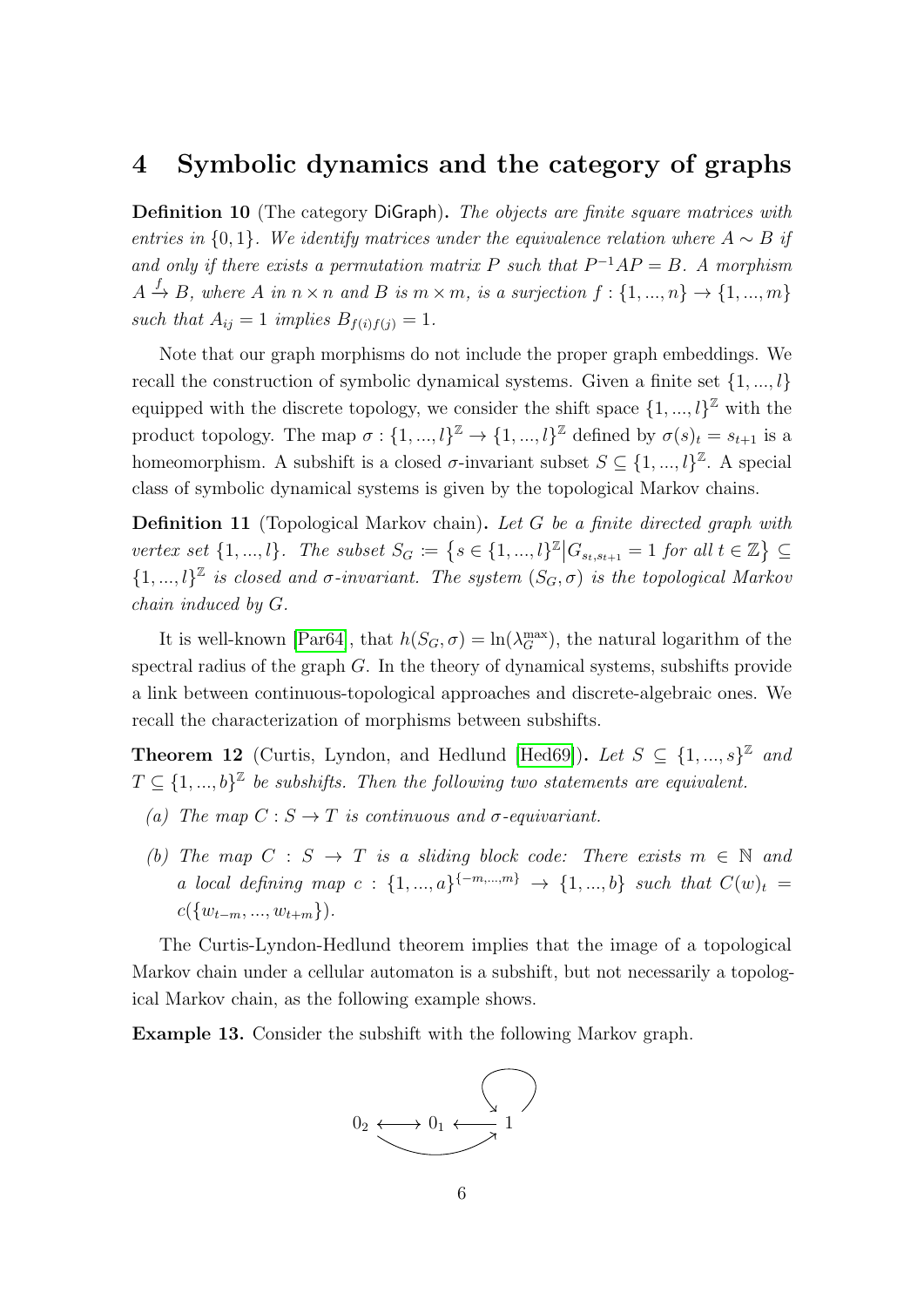The 0-memory cellular automaton  $c: \{0_1, 0_2, 1\} \rightarrow \{0, 1\}$  given by  $0_1, 0_2 \mapsto 0$  and  $1 \mapsto 1$  maps this subshift of finite type to the even subshift

$$
\big\{w\in\{0,1\}^{\mathbb Z}\big|\text{Consecutive 1's are separated by evenly many 0's}\big\},
$$

which is not a topological Markov chain.

The following corollary characterizes  $\sigma$ -equivariance of 0-memory cellular automata between topological Markov chains.

<span id="page-8-0"></span>**Corollary 14.** Let A be an  $n \times n$  adjacency matrix and let B be an  $m \times m$  adjacency matrix. Let  $c: \{1, ..., n\} \rightarrow \{1, ..., m\}$  be a surjection and let  $C: \{1, ..., n\}^{\mathbb{Z}} \rightarrow$  $\{1, ..., m\}^{\mathbb{Z}}$  be the cellular automaton with local defining map  $c: \{1, ..., n\}^{\{0\}} \rightarrow$  ${1, ..., m}$ . Then the graphs A and B are such that  $A_{ij} = 1$  implies  $B_{c(i)c(j)} = 1$ .

*Proof.* Suppose, aiming for a contradiction, that there exists a word  $v \in S_A$  such that  $A_{v_tv_{t+1}} = 1$  and  $B_{c(v_t)c(v_{t+1})} = 0$  for some  $t \in \mathbb{Z}$ . This implies

$$
(\sigma \circ C(v))_t = \sigma(c(v_t)) \neq c(v_{t+1}) = (C \circ \sigma(v))_t,
$$

contradicting  $\sigma$ -equivariance of C.

Via topological Markov chains, the category DiGraph is functorially embedded into the category Sys.

**Proposition 15.** We have a functorial embedding S : DiGraph  $\rightarrow$  Sys given by  $A \mapsto (S_A, \sigma)$  on objects and the graph morphism f is assigned to  $S_f : S_A \rightarrow S_B$ where  $(Sf(w))_t = f(w_t)$ , a cellular automaton of memory length 0. In particular, DiGraph is equivalent to the subcategory  $TMChain_0$  of topological Markov chains and 0-memory sliding block codes.

Sketch of proof. Clearly S is faithful. Suppose that  $A \stackrel{f}{\rightarrow} B$  in DiGraph. We want to show that  $SA \stackrel{Sf}{\longrightarrow} SB$ , which is equivalent to the commutativity of the following diagram.

$$
S_A \xrightarrow{\sigma} S_A
$$
  
\n
$$
S_f \xrightarrow{\sigma} S_B
$$
  
\n
$$
S_B \xrightarrow{\sigma} S_B
$$

Suppose that A is  $n \times n$  and that B is  $m \times m$ . Let  $w \in S_A$ . Hence  $A_{w_t w_{t+1}} = 1$ for all  $t \in \mathbb{Z}$ . Since  $f : \{1, ..., n\} \to \{1, ..., m\}$  is a morphism,  $A_{w_t w_{t+1}} = 1$  implies  $B_{f(w_t)f(w_{t+1})} = 1$  and therefore  $Sf(w) \in S_B$  by Corollary [14.](#page-8-0)  $\Box$ 

 $\Box$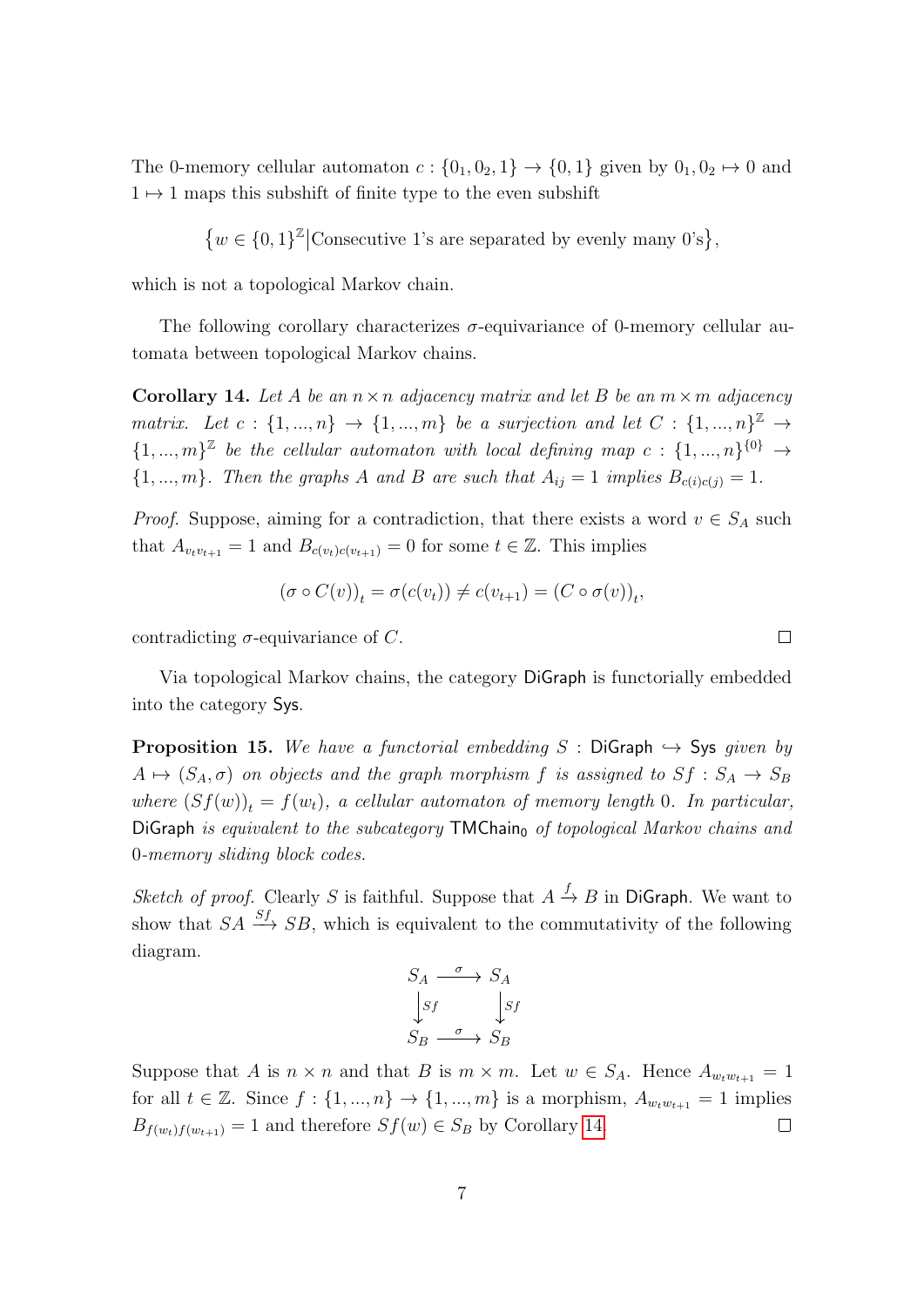Remark 16. The categorical products in DiGraph correspond to the Kroneckerproducts of adjacency matrices. The embedding of graphs into dynamical systems respects finite products. We have  $S_{A\otimes B} \simeq S_A \otimes S_B$ .

The existence of a graph morphism implies embeddability of the actions (Corollary [14\)](#page-8-0), not the existence of a morphism of systems. A necessary condition for the existence of a morphism can be obtained via the following lemma.

Lemma 17. Equivalences of categories preserve epimorphisms.

Let  $A \xrightarrow{f} B$  in DiGraph. Suppose that  $g : B \to A$  is right-inverse to f, hence  $f \circ g = id$ . Then  $Sg : S_B \to S_A$  is right-inverse to  $Sf : S_A \to S_B$ . In particular,  $Sf$ is surjective. The existence of a section from the generating graph is a sufficient condition for topological Markov chains to be related by a morphism. The following proposition is immediate.

<span id="page-9-0"></span>**Proposition 18.** Let A be an  $n \times n$  adjacency matrix and let B be an  $m \times m$ adjacency matrix. Consider a surjection  $c: \{1, ..., n\} \rightarrow \{1, ..., m\}$ . The induced map  $C: S_A \rightarrow S_B$  is a morphism of dynamical systems if c is a graph morphism which admits a right-inverse graph morphism.

Note that, in general, it is NP-hard to verify whether a graph is the quotient of another.

#### 5 Quotient entropy and Markov partitions

There are several equivalent ways to define Markov partitions. We follow Adler [\[Adl98\]](#page-15-2) and Gromov [\[Gro16\]](#page-15-3).

**Definition 19** (Markov partition). A Markov partition for the system  $(X, f)$  is a finite collection  $\{U_i\}_{i=1}^n$ ,  $n \geq 2$ , of open sets  $U_i \subset X$  such that the following three conditions hold.

- (i)  $U_i \cap U_j = \varnothing$  whenever  $i \neq j$ .
- (ii)  $\bigcup_{i=1}^n U_i$  is dense in X.
- (iii) For all  $n, m \in \mathbb{N}$ , if simultaneously  $f^{n}(U_i) \cap U_j \neq \emptyset$  and  $f^{m}(U_j) \cap U_k \neq \emptyset$  hold, then  $f^{n+m}(U_i) \cap U_k \neq \emptyset$ .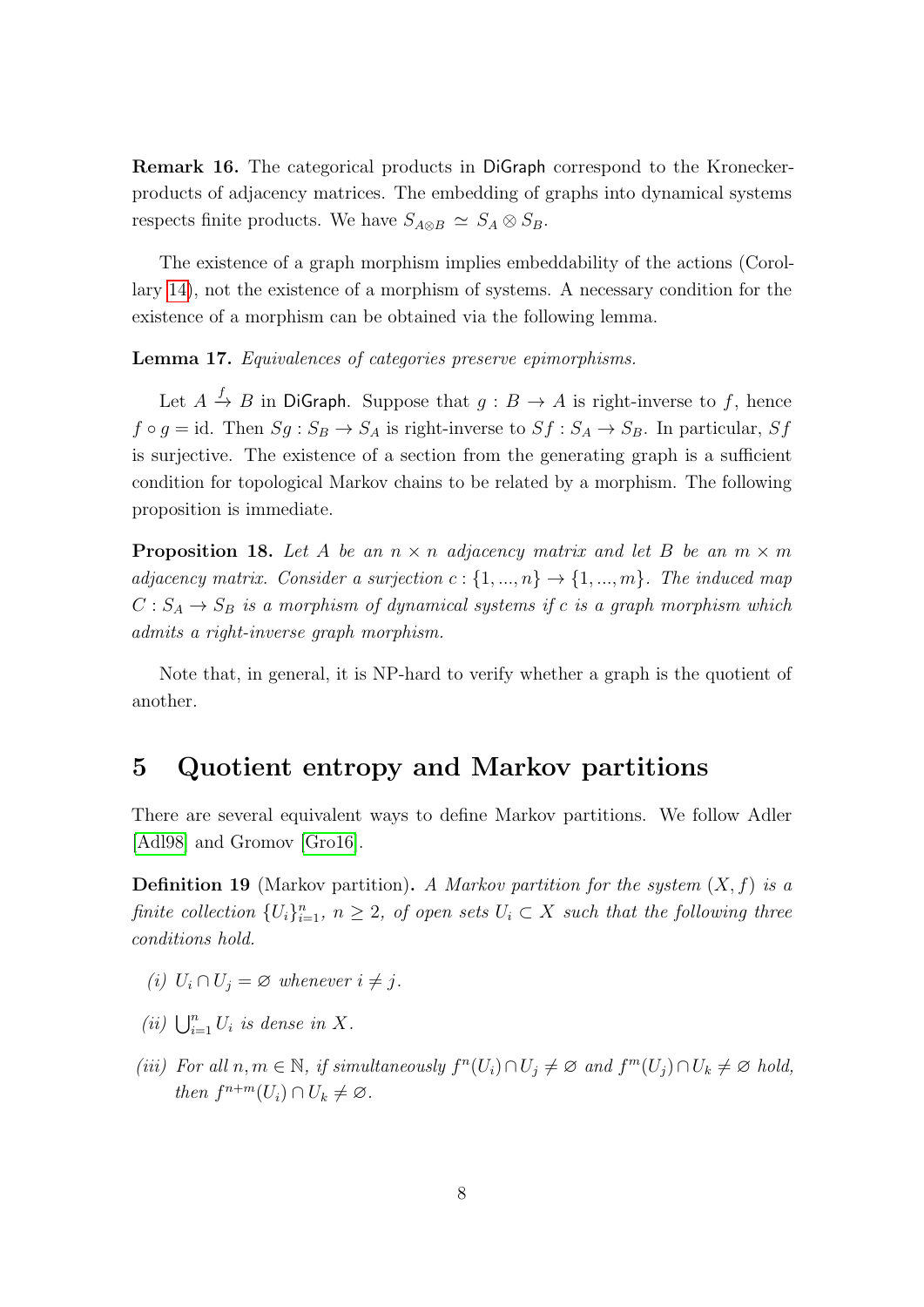The existence of a Markov partition for a dynamical system is a demanding property. Bowen [\[Bow70\]](#page-15-4) showed that a Markov partition exists for any system satisfying Axiom A [\[Sma67\]](#page-16-2). Explicit constructions go back to Sinai [\[Sin68\]](#page-16-3). The usefulness of Markov partitions originates in the following construction.

**Definition 20** (Hadamard [\[Had98\]](#page-16-4)). We assign to a dynamical system  $(X, f)$  with Markov partition  $\{U_i\}_{i=1}^n$  the  $n \times n$  adjacency matrix A where

$$
A_{ij} = \begin{cases} 1 & \text{if } f(U_i) \cap U_j \neq \varnothing \\ 0 & \text{otherwise.} \end{cases}
$$

The Hadamard construction and the embedding  $S :$  DiGraph  $\hookrightarrow$  Sys have some properties of a retraction. Let  $(X, f)$  be a dynamical system with Markov partition  ${U_i}_{i=1}^n$ . Denote by  $\phi_i(x)$  the index of the partition element that contains the image of  $x \in X$  under  $f^i$  up to closure, hence  $f^i(x) \in \overline{U}_{\phi_i(x)}$ . The assignment  $\Phi: X \to [n]^{\mathbb{N}}$ is defined as  $\Phi(x) = {\phi_i(x)}_{i \in \mathbb{N}}$ . This assignment may be one-to-many on some points: We suppose that some choice is made. The pseudo-inverse assignment  $\Phi^{-1} : [m]^{\mathbb{N}} \to 2^X$  is obtained in the following manner. For any  $w \in W_A$ , define  $R_0(w) = \{x \in X_{w_0}\},\$ and, iteratively for  $t \in \mathbb{N},$ 

$$
R_t(w) = \{ x \in R_{t-1}(w) : f(x) \in X_{w_t} \}.
$$

Then set  $\Phi^{-1}(w) \coloneqq \bigcap_{t=0}^{\infty} R_t(w) \subset X$ . Often, for example if f is a minimal homeomorphism, we have  $|\Phi^{-1}(w)| = 1$ .

We are interested in systems that are *finitely presented*, in the sense that they admit a Markov partition such that the Hadamard construction followed by the embedding S yields a homeomorphism. In that case the Hadamard construction yields an isomorphism between the original system and a topological Markov chain. These structural relationships, as well as others appearing in this work, are illustrated in the following diagram.

<span id="page-10-0"></span>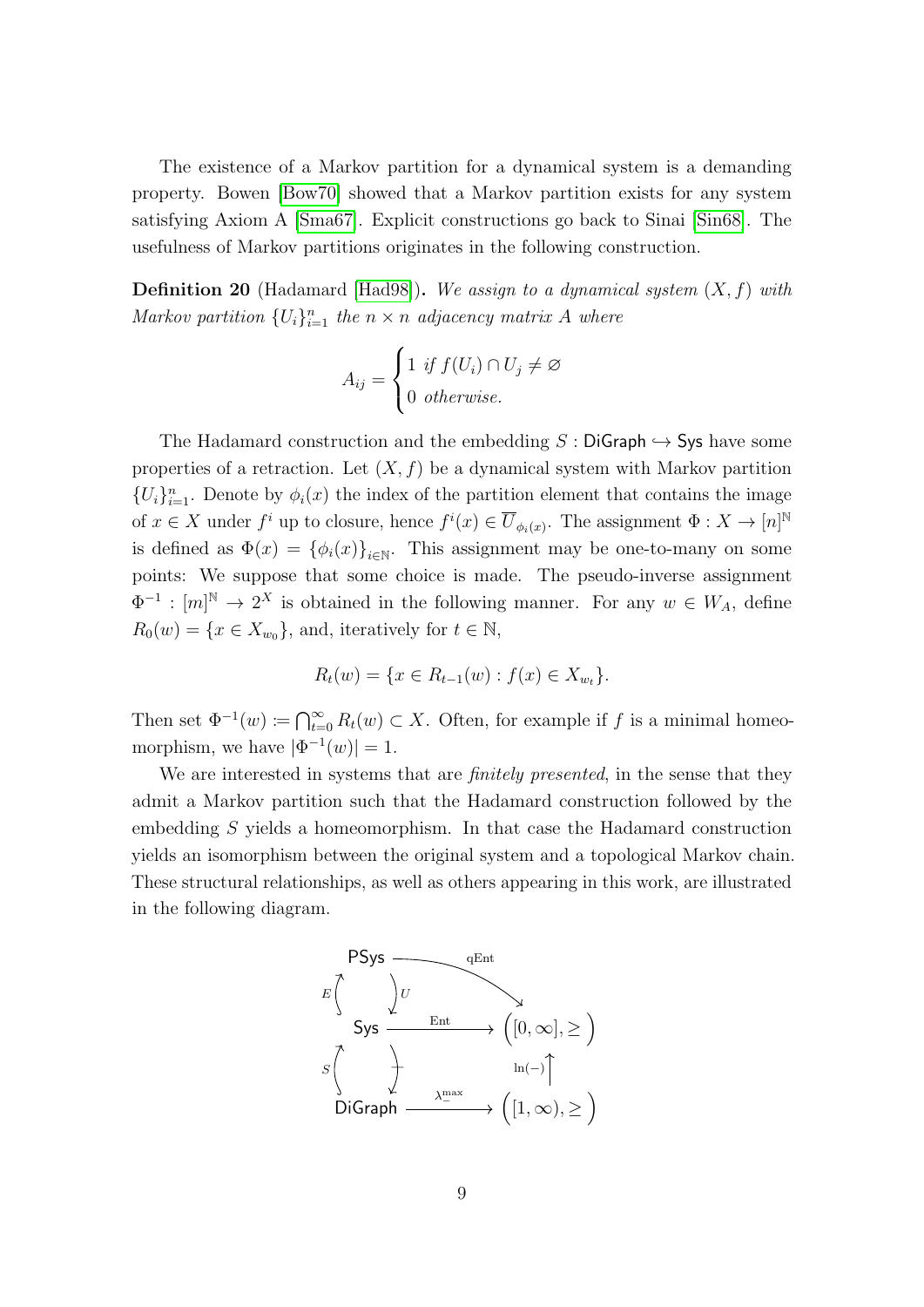Example 21 (Expanding circle maps). Consider  $[0,1]_{\sim}$ , the unit interval with identified endpoints. The family of maps  $E_n : [0,1]_{\sim} \to [0,1]_{\sim}$  where  $E_n(x) = nx$ mod 1 is finitely presented via the Markov partitions

$$
\left\{ \left( \frac{i-1}{n}, \frac{i}{n} \right) \right\}_{i=1}^{n}.
$$

These partitions correspond to the complete graph on  $n$  vertices. (See, for example, [\[BS02,](#page-15-5) Paragraph 1.3].) Consider the map  $E_4$  with the Markov partition into quadrants. We consider the quotient by vertical projection  $x \mapsto \cos(2\pi x)$  and the map  $\{1,4\}\mapsto 1,\, \{2,3\}\mapsto 2.$ 



The Markov graph is the complete graph on four vertices and hence  $h(E_4) = \ln(4)$ . Clearly no projection of the circle onto the interval is a morphism of the system. We are tempted to say that the quotient map reduces the symbolic dynamics to the full shift on two symbols and that this should imply  $h(E_4) = \ln(2)$ .

We proceed by formalizing the above example and by proving its correctness.

**Definition 22** (Compatible topological partition). Let  $(X, f, q)$  be a partially observable system with Markov partition  $\mathcal{X} = \{U_i\}_{i=1}^n$  for  $(X, f)$ . Consider a surjection  $s : \{1, ..., n\} \to \{1, ..., m\}$  such that  $\mathcal{Y} := \{q(U_{s(i)})\}_{s(i) \in [m]} := \{V_j\}_{j \in [m]}$  fulfills  $X \sqsubseteq q^{-1}Y$ . Then Y is a compatible topological partition.

**Corollary 23** (Corollary of the definition). We have a graph morphism  $c : A \rightarrow B$ where A is the Markov graph of  $(X, f)$  given by

$$
A_{ij} = \begin{cases} 1 & \text{if } f(U_i) \cap U_j \neq \varnothing \\ 0 & \text{otherwise,} \end{cases}
$$

and B is defined by

$$
B_{ij} = \begin{cases} 1 & \text{if } f(q^{-1}V_i) \cap q^{-1}V_j \neq \varnothing \\ 0 & \text{otherwise.} \end{cases}
$$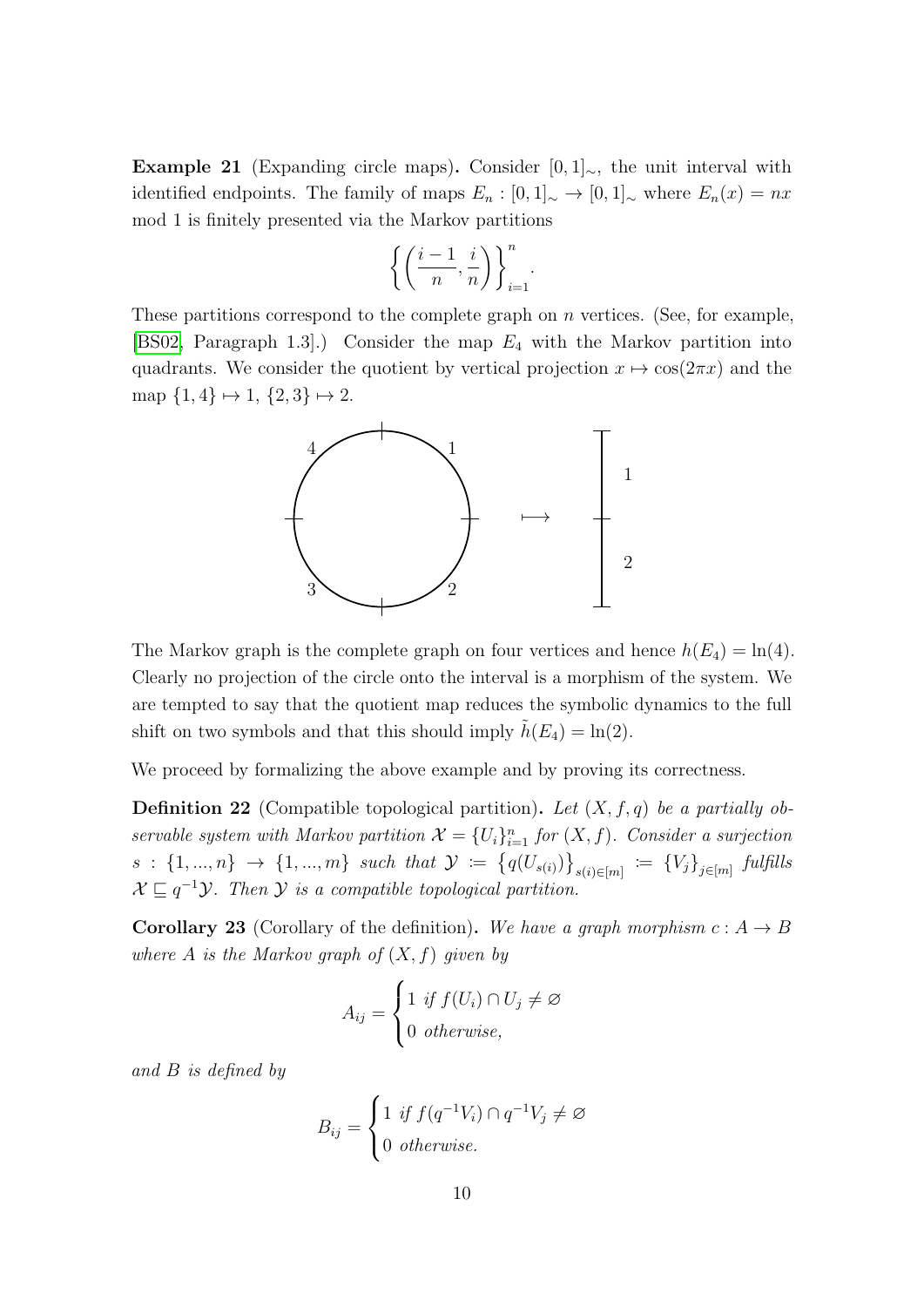*Proof.* Suppose  $A_{ij} = 1$ , which is equivalent to  $f(U_i) \cap U_j \neq \emptyset$ . We have  $U_i \subseteq$  $q^{-1}V_{c(i)}$ , which is equivalent to  $f(U_i) \subseteq f(q^{-1}V_{c(i)})$ , and  $U_j \subseteq q^{-1}V_{c(j)}$ . We conclude  $f(q^{-1}V_{c(i)}) \cap q^{-1}V_{c(j)} \neq \emptyset$ , which is equivalent to  $B_{c(i)c(j)} = 1$ . Hence c is a graph morphism.  $\Box$ 

<span id="page-12-0"></span>**Proposition 24.** Let  $(X, f)$  be a finitely presented dynamical system with Markov partition  $\mathcal{X} = \{U_i\}_{i=1}^n$ . Consider the partially observable system  $(X, f, q)$  with quotient map  $q : X \to Y$ . Suppose that the compatible topological partition  $\mathcal{Y} =$  ${V_i}_{i=1}^m$  of Y induces the graph morphism  $c: A \rightarrow B$ . Suppose that c admits a right-inverse graph morphism. Then  $(S_B, \sigma)$  is a symbolic dynamical system such that the diagram



commutes where  $h: Y \to S_B$  is a homeomorphism and  $C: \{1, ..., n\}^{\mathbb{Z}} \to \{1, ..., m\}^{\mathbb{Z}}$ is the 0-memory cellular automaton with local defining map c. In particular, this implies  $\tilde{h}(X, f, q) = h(S_B, \sigma)$ .

*Proof.* By Proposition [18,](#page-9-0) the map S is a 0-memory cellular automaton between subshifts of finite types, since s admits a right-inverse graph morphism. Since  $S: S_A \to S_B$  is a morphism, the respective square in the above diagram commutes. We now construct the map  $h$ . By hypothesis, a trajectory through the cells of X uniquely identifies a point in X. A trajectory through  $\mathcal Y$  is equivalent to a trajectory through its pullback onto  $X$ . Such a trajectory only identifies subsets of X and not points. We extend  $\Phi^{-1}: 2^{W_A} \to 2^X$  by direct images. The restriction  $\Phi^{-1}|_{\text{ker}(S)}$ : ker $(S) \to \text{ker}(q)$  is a continuous bijection of compact Hausdorff spaces and therefore a homeomorphism. By Proposition [4](#page-5-3) we know that  $\tilde{h}(X, f, q) =$  $\tilde{h}(S_A, \sigma, S)$ . But we have also shown that  $(S_A, \sigma) \stackrel{S}{\to} (S_B, \sigma)$ . By Proposition [7](#page-5-2) we have  $\tilde{h}(S_A, \sigma, S) = h(S_B, \sigma)$ .  $\Box$ 

Note that the above proposition applies to Example [21.](#page-10-0)

**Example 25.** Consider the circle map  $E_3$ , see Example [21,](#page-10-0) and the corresponding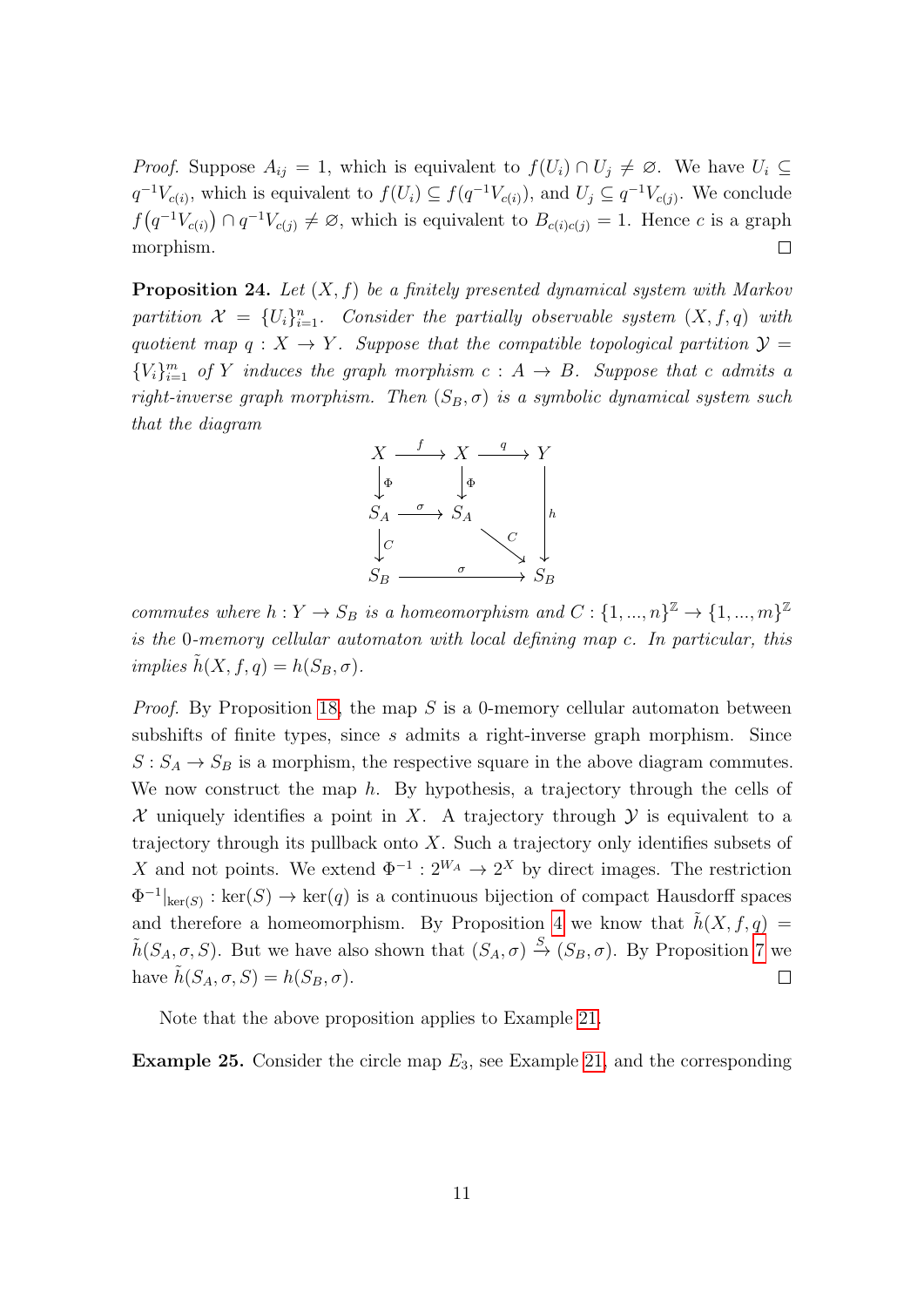Markov partition.



The dynamic of the compatible Markov partition of the interval is the full shift on two symbols. Hence  $\tilde{h}(E_3) = \ln(2)$ . (Combining with Example [21,](#page-10-0) we have obtained a case where  $\tilde{h}(X, f, q) = \tilde{h}(X, g, q)$  for  $f \neq g$  .)

**Example 26.** Consider the circle map  $E_3$ , see Example [21,](#page-10-0) and the horizontal projection  $x \mapsto \sin(2\pi x)$ . The images of the cells of the Markov partition overlap in the unit interval in a way that makes a compatible selection impossible.



We close by discussing a class of examples of our scheme for calculating quotient entropy. Every horseshoe map of the interval is finitely presented [\[KH97,](#page-16-5) Paragraph 15.1]. Under an appropriate restriction of admissible quotient maps, there always is a quotient chain.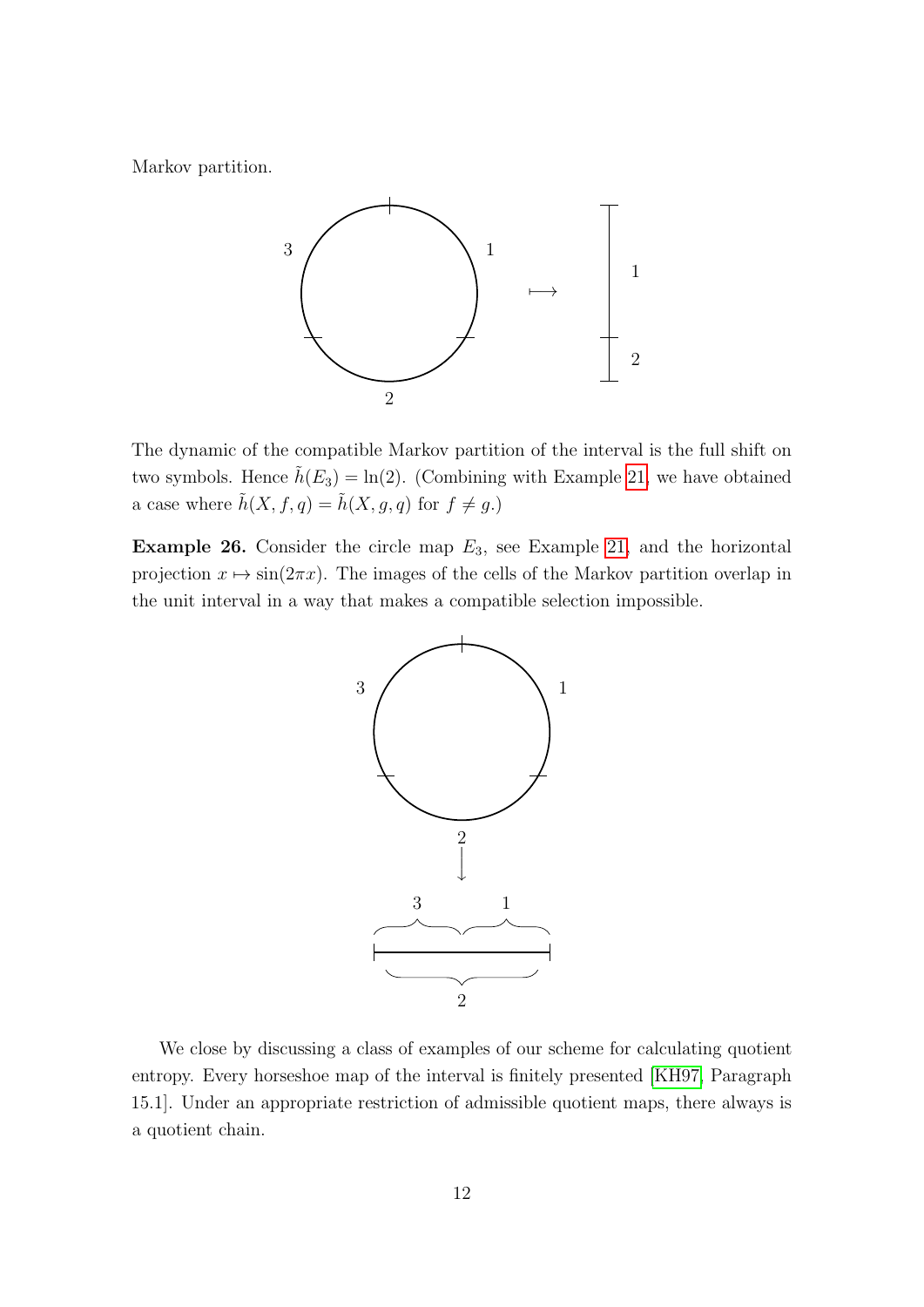**Definition 27** (Horseshoe map). A continuous map  $f : [0, 1] \rightarrow [0, 1]$  is a horseshoe map if the following three conditions hold.

- (i) There exists  $n \in \mathbb{N}$ ,  $n \geq 2$ , such that the set  $\{0, 1/n, 2/n, ..., (n-1)/n, 1\}$  is f-invariant.
- (ii) The restriction  $f|_{[(i-1)/n,i/n]}$  is nonconstant and affine for every  $i \in [n]$ .
- (iii) There are no sinks in the Markov graph  $F \in Mat_{n \times n}(\{0, 1\})$  given by

$$
F_{ij} = \begin{cases} 1 & \text{if } f\left(\left(\frac{i-1}{n}, \frac{i}{n}\right)\right) \cap \left(\frac{j-1}{n}, \frac{j}{n}\right) \neq \varnothing \\ 0 & \text{otherwise.} \end{cases}
$$

A Markov partition for a horseshoe map is given by  $\left\{ \left( \frac{i-1}{n}, \frac{i}{n} \right) \right\}$  $\left\{\frac{i}{n}\right\}\right\}_{i=1}^n$ . If we only consider certain quotient maps of the interval, we obtain a class of partially observable systems whose properties are straightforward.

**Definition 28** (Good quotient map for horseshoes). Let  $([0, 1], f)$  be a dynamical system where f has horseshoe structure  $\{0, 1/n, 2/n, ..., (n-1)/n, 1\}$ . The quotient map  $q : [0, 1] \rightarrow [0, 1]$  is good if the following three conditions hold.

- (i)  $q(\{0, 1/n, 2/n, ..., (n-1)/n, 1\}) \subseteq \{0, 1/n, 2/n, ..., (n-1)/n, 1\}$
- (ii) The restriction  $q|_{[(i-1)/n,i/n]}$  is affine for every  $i \in [n]$ .
- (iii) q is monotone.

A nontrivial good quotient map must be constant on at least one interval. Monotonicity and surjectivity imply that  $q(0) = 0$  and  $q(1) = 1$ .

**Proposition 29.** Consider  $([0,1], f, q)$  where  $f : [0,1] \rightarrow [0,1]$  is a horseshoe map and  $q : [0, 1] \rightarrow [0, 1]$  is a good quotient. Then there is a compatible selection corresponding to a right-invertible graph morphism.

*Proof.* Denote by  $\mathcal{X} = \{U_i\}_{i=1}^n$  the Markov partition of [0, 1] corresponding to f. Consider the image of the partition under the quotient map  $q(\mathcal{X}) \coloneqq \{q(U_i)\}_{i=1}^n$ . Extract the subset  $\mathcal{Y} := \{V \in q(\mathcal{X}) : V \text{ is open}\}\$ . Clearly  $|\mathcal{Y}| \leq |\mathcal{X}|$ . Note that  $\mathcal Y$  consists of mutually disjoint open sets whose union is dense in [0, 1]. We have  $\mathcal{X} \subseteq q^{-1}\mathcal{Y}$ . Since q is monotone, we may enumerate the subsets  $C_j = q^{-1}(V_j)$ increasingly on  $j \in [m]$  where  $m \leq n$ . Define  $c : \{1, ..., n\} \to \{1, ..., m\}$  by setting  $c(i) = \min_{j \in [m]} \{j : V_i \subseteq C_j\}.$  For all  $C_j$  there exists a unique  $V_i$  such that  $V_i \subseteq C_j$  $(C_j \setminus \cup_{k \neq j} C_k)$ . Let  $g: \{1, ..., m\} \to \{1, ..., n\}$  be this assignment. We have obtained  $\mathcal{Y} = \{V_j\}_{j=1}^m$  and  $c: \{1, ..., n\} \to \{1, ..., m\}$  such that Proposition [24](#page-12-0) applies.  $\Box$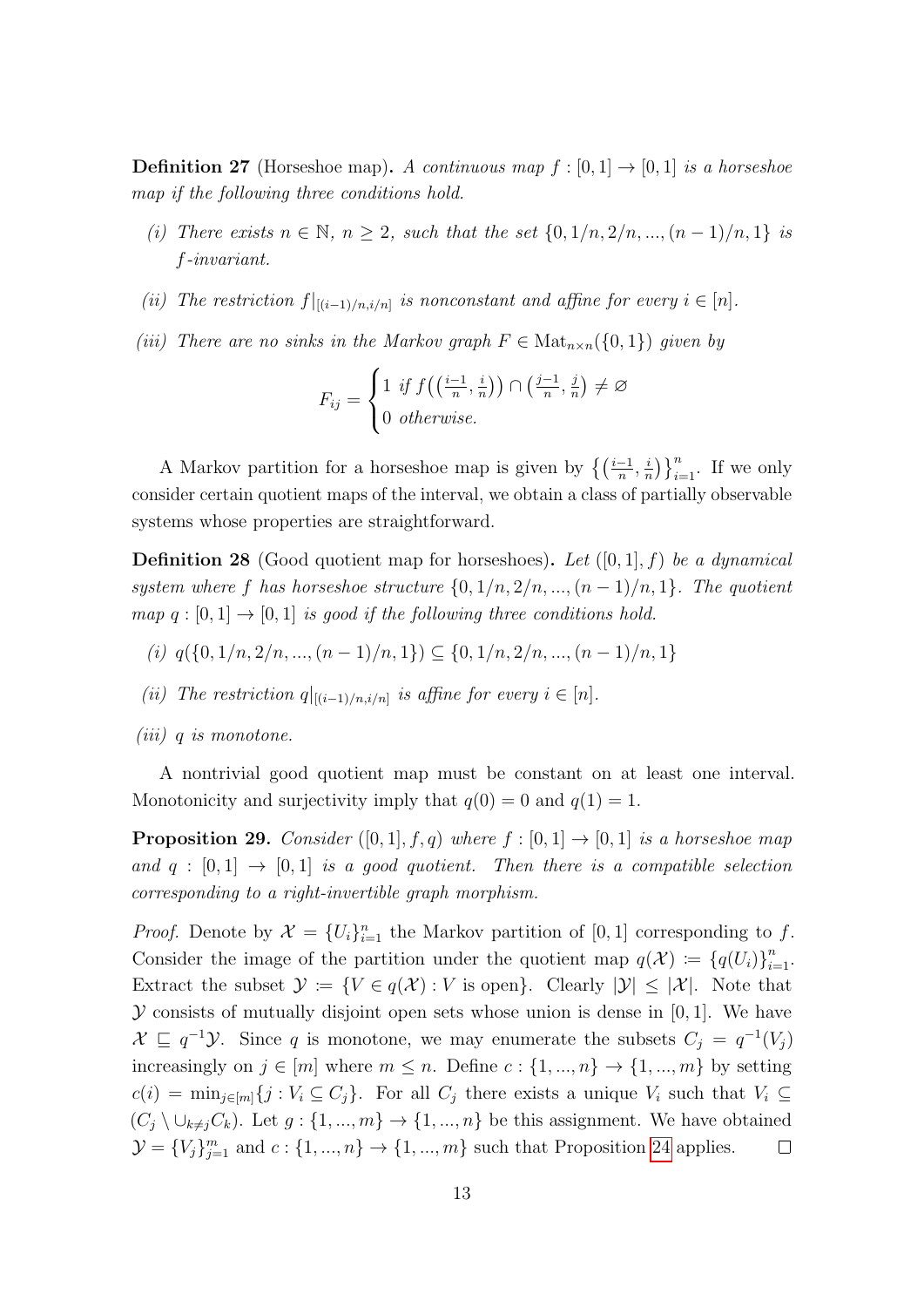

 $\setminus$ 

 $\cdot \cdot$ 

**Example 30.** Consider the following horseshoe map  $f$  and good quotient  $q$ .

We have  $h([0, 1], f) = \ln(3)$ . The map given by  $1, 2 \mapsto 1, 3, 4 \mapsto 2$  is a graph morphism with right-inverse  $1 \mapsto 2$ ,  $2 \mapsto 3$ . We have  $\tilde{h}([0, 1], f, q) = \ln(2)$ .

# References

- <span id="page-15-2"></span>[Adl98] Roy L. Adler. "Symbolic dynamics and Markov partitions". In: Bulletin of the American Mathematical Society 35.1 (1998), pp. 1–56.
- <span id="page-15-0"></span>[AKM65] R.L. Adler, A.G. Konheim, and M.H. McAndrew. "Topological entropy". In: Transactions of the American Mathematical Society 114.2 (1965), pp. 309–319.
- <span id="page-15-4"></span>[Bow70] Rufus Bowen. "Markov partitions for Axiom A diffeomorphisms". In: American Journal of Mathematics 92 (1970), pp. 725–747.
- <span id="page-15-1"></span>[Bow71] Rufus Bowen. "Entropy for group endomorphisms and homogeneous spaces". In: Transactions of the American Mathematical Society 153 (1971), pp. 401–414.
- <span id="page-15-5"></span>[BS02] Michael Brin and Garrett Stuck. Introduction to Dynamical Systems. Cambridge University Press, 2002.
- <span id="page-15-3"></span>[Gro16] Misha Gromov. "Hyperbolic dynamics, Markov partitions and symbolic categories". 2016.